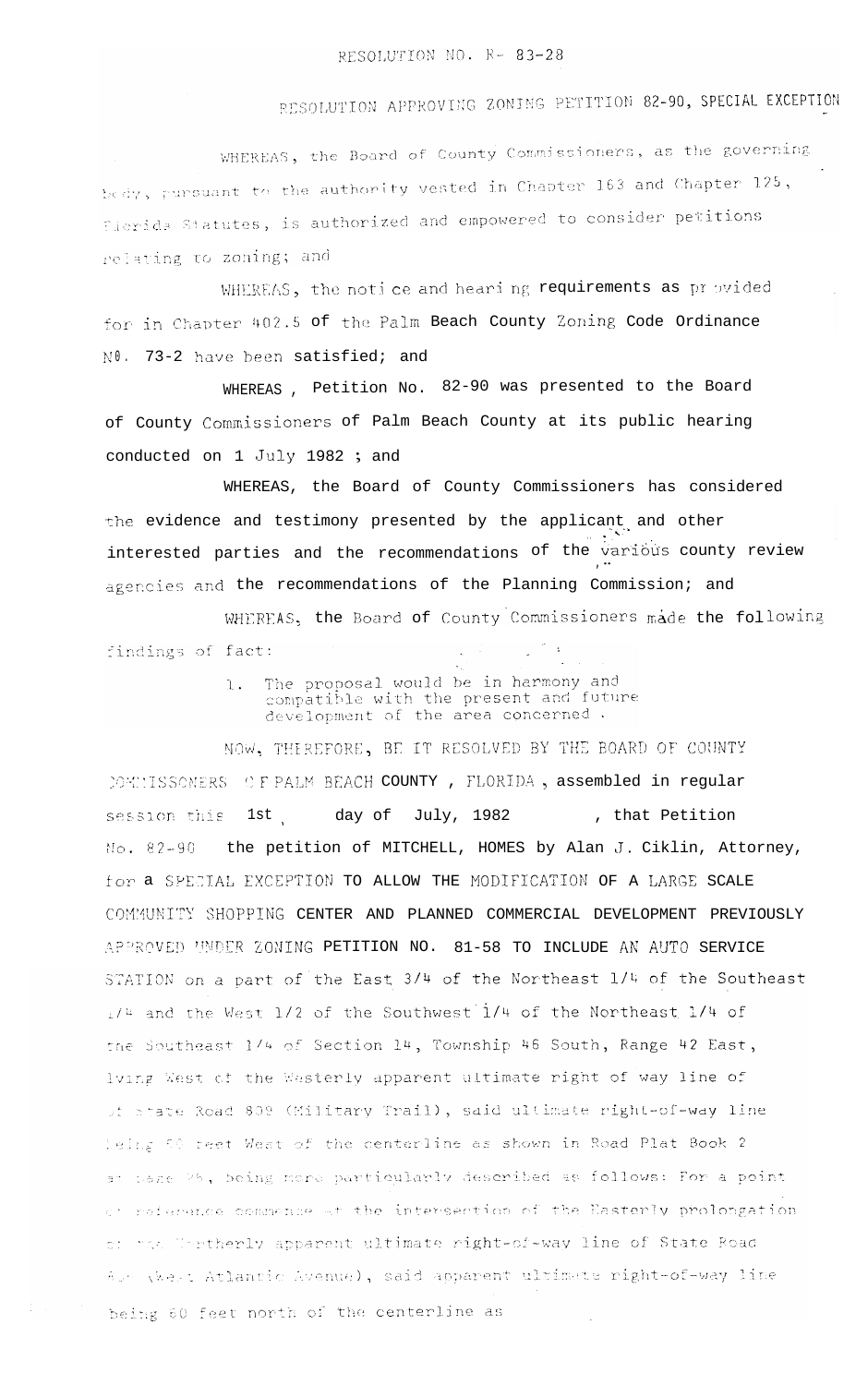shown in Road Plat Book 3 at page 26, with -the Southerly prolongation of the said Westerly ultimate right-of-way line of State Road 809; thence North ~O"56'08" West, along said Westerly ultimate right of way line, 25.27 feet to the Point of Beginning; thence continue North 0°56'08" West, along said ultimate right-of-way line, 1282.31 feet to the North line of the said East 3/4 of the Northeast l/4 of the Southeast  $1/4$ ; thence South  $88^{\circ}32'$ <sup>149</sup> West, along said North line, 908.70 feet to the West line of the said East  $3/4$  of the Northeast  $1/4$  of the Southeast  $1/4$ ; thence South  $0°05'05''$  West, along said West line, 692.44.feet to the North line of the said West l/2 of the Southwest  $1/4$  of the Northeast  $1/4$  of the Southeast  $1/4$ ; thence South  $88^o49'19''$ West, along said North line, 334.32 feet to the West line of the said West l/2 of the Southwest l/4 of the Northeast l/4 of the Southeast  $1/4$ ; thence South  $0°05'54''$  West, along said West line, 591.86 feet. to the said Northerly apparent ultimate right-of-way of State Road 806; thence North 89°41'43" East, along said ultimate right-of-way ' line, 1240.78 feet; thence North  $44^{\circ}22'43''$  East, 35.55 feet to the said Point o'f Beginning. Said property located on the northwest corner of the intersection of West Atlantic Avenue (S.R. 806) and Military Trail (S.R. 809) in a CG-General Commercial District, was approved as advertised subject to the following special conditions:

 $\sqrt{2}$ 

:

1 . Developer shall not be permitted an additional access onto Delray West Road from subject project.

.

- 2. Developer shall comply with all previous conditions placed on Petition No. 81-58.
- 3. Developer shall contribute Nine Thousand Three Hundred and Fifty Dollars (\$9,350.00) towards the cost of meeting this projects direct and identifiable project, to be paid *on* a pro-rata basis at'the time of issuance of building permit(s).